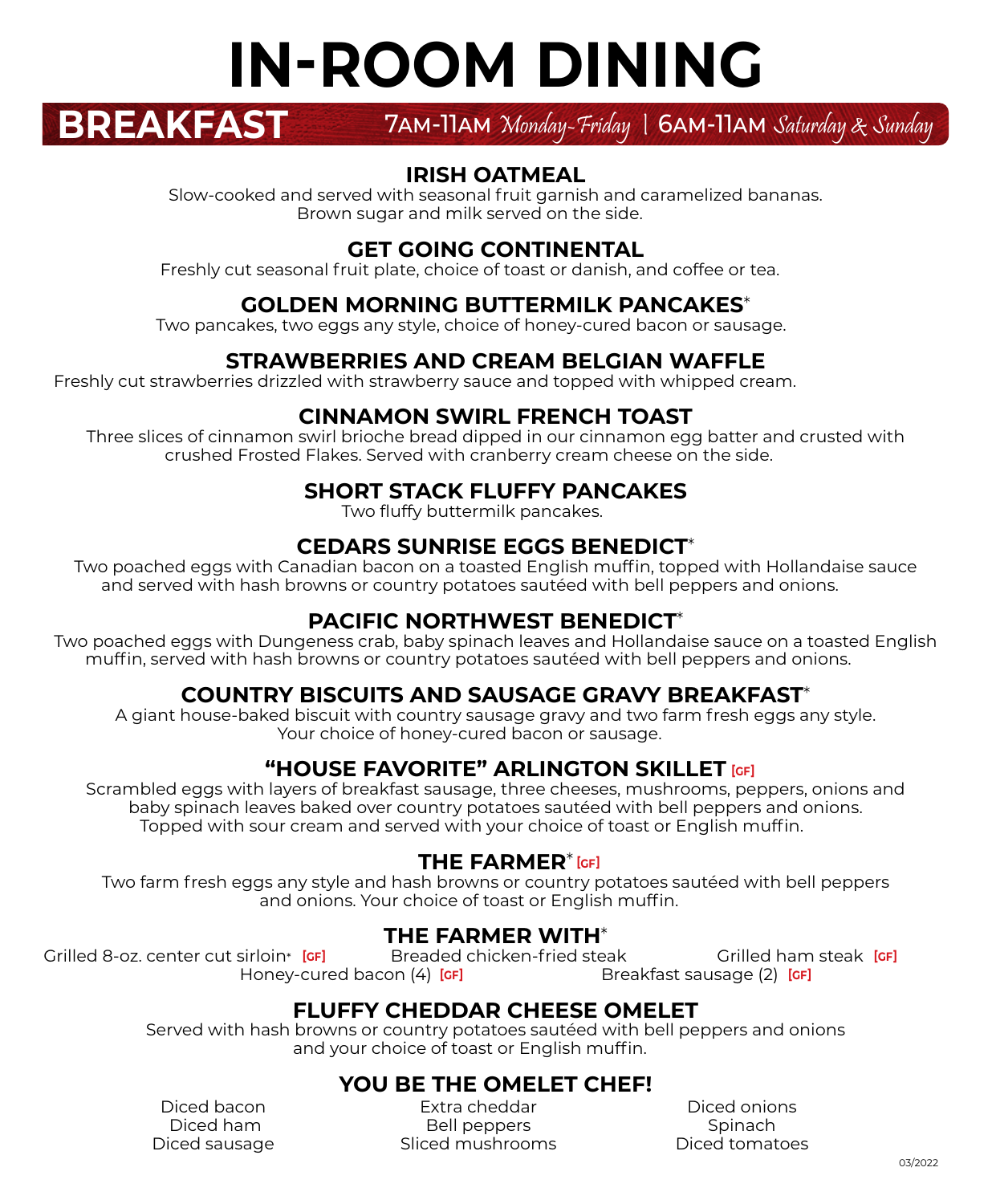



#### **CEDARS SUNRISE EGGS BENEDICT**\*

Two poached eggs with Canadian bacon on a toasted English muffin, topped with Hollandaise sauce and served with hash browns or country potatoes sautéed with bell peppers and onions. **15.00**

#### **GOLDEN MORNING BUTTERMILK PANCAKES**\*

Two pancakes, two eggs any style, choice of honey-cured bacon or sausage. **14.00**

#### **COUNTRY BISCUITS AND SAUSAGE GRAVY BREAKFAST**\*

A giant house-baked biscuit with country sausage gravy and two farm fresh eggs any style. Your choice of honey-cured bacon or sausage.

#### **CINNAMON SWIRL FRENCH TOAST**

Three slices of cinnamon swirl brioche bread dipped in our cinnamon egg batter and crusted with crushed Frosted Flakes. Served with cranberry cream cheese on the side. **14.00**

#### **SHORT STACK FLUFFY PANCAKES**

Two fluffy buttermilk pancakes.

#### **"HOUSE FAVORITE" ARLINGTON SKILLET [GF]**

Scrambled eggs with layers of breakfast sausage, three cheeses, mushrooms, peppers, onions and baby spinach leaves baked over country potatoes sautéed with bell peppers and onions. Topped with sour cream and served with your choice of toast or English muffin. **16.00**

#### **THE FARMER**\* **[GF]**

Two farm fresh eggs any style and hash browns or country potatoes sautéed with bell peppers and onions. Your choice of toast or English muffin.

#### **THE FARMER WITH**\*

Grilled 8-oz. center cut sirloin **[GF]** Breaded chicken-fried steak **18.000** Grilled ham steak **19.00**<br>Honey-cured bacon (4) **[GF]** Breakfast sausage (2) **[GF]** Honey-cured bacon (4) [GF] Breakfast sausage (2) [GF] **Breaded chicken-fried steak** 

#### **FLUFFY CHEDDAR CHEESE OMELET**

Served with hash browns or country potatoes sautéed with bell peppers and onions, and your choice of toast or English muffin.

#### **YOU BE THE OMELET CHEF!**

Diced bacon Diced ham Diced sausage **2.25**

Extra cheddar Bell peppers Sliced mushrooms **1.25**

Diced onions Spinach Diced tomatoes

# **JUST FOR KIDS**

#### **GRILLED CHEESE**

Served with seasonal fruit and choice of kettle chips or fries.

**NOODLES WITH BUTTER & CHEESE** Served with seasonal fruit.

#### **CHICKEN FINGERS** Served with seasonal fruit and choice of kettle chips or fries.



 **This item can be ordered as a gluten-free option. Please inform your server you would like it prepared as such. [GF] Gluten-free Dressings: blue cheese, Thousand Island, Italian, raspberry vinaigrette, honey mustard, oil and vinegar.**

**ADVISORY:** Please inform your In-Room Dining Host of any allergy questions or concerns you may have before placing your order so that we may inform the Chef prior to preparing your request. Cedars Café makes every attempt to identify ingredients that may cause allergic reactions for those with food allergies; however, we cannot guarantee that cross-contamination will not occur. Customers concerned with food allergies need to be aware of this risk. Tulalip Resort Casino will not assume any liability for adverse reactions to foods consumed, or items one may come in contact with while eating at our establishment. \***Consuming raw or undercooked foods such as proteins may increase your risk of foodborne illness. A 20% gratuity will automatically be added to in-room dining orders.**

03/2022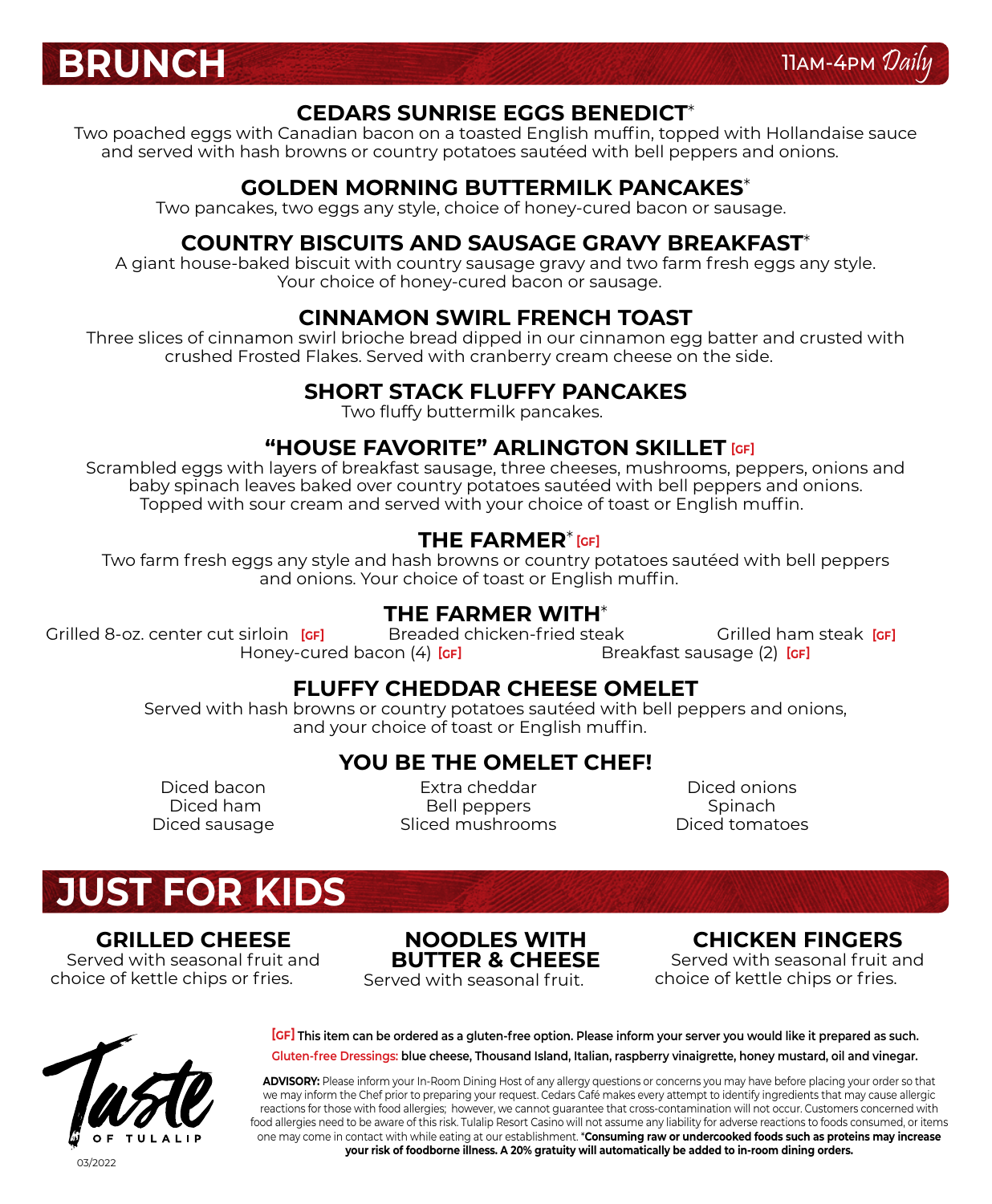

### **STARTERS**

#### **LOCAL INLET MANILA CLAMS [GF]**

Two pounds of tender clams sautéed in sherry wine, herbs and sweet butter. **24.00**

#### **CHICKEN LETTUCE WRAP**

A generous mound of spicy, diced chicken thigh with crunchy peanuts, carrots, green onions, red bell peppers and water chestnuts tossed in a peanut sauce. Served with butter lettuce cups and spicy sweet chili sauce.

#### **WARM & CREAMY ARTICHOKE CRAB DIP**

Topped with a Parmesan cheese crust and served with herbed focaccia toast crackers. **15.00**

## **HEARTWARMING SOUPS & CHILLED SALADS**

#### **PARMESAN CAESAR**

Crisp romaine lettuce and Parmesan cheese tossed in creamy Caesar dressing, then finished with tomatoes, lemon wedges and homemade croutons. **16.00** *Add a marinated chicken breast 5.25*

#### **COBB SALAD**

Spring mix and crisp romaine topped with fresh avocado, peppered bacon, diced tomatoes, bleu cheese crumbles and a grilled chicken breast, tossed with the Chef's own raspberry champagne vinaigrette. **15.50**

#### **NORTHWEST LOUIE**

Mixed greens topped with crab, avocado, bell peppers, tomatoes, egg, olives and a lemon wedge, served with our own crab Louie dressing. **26.00** *Add 3-oz. crab 15.00*

#### **SEAFOOD CHOWDER**

*A house specialty!* A creamy blend of clams, shrimp, salmon, diced potatoes and bacon. Bowl **· Cup** 

## **BURGERS & SANDWICHES**

#### **VEGGIE CLUB**

Roasted red bell peppers, fresh tomato, red onion, goat cheese, pepperoncini, cucumber, avocado, all on whole wheat bread with roasted garlic mayonnaise. **14.50**

#### **BLT**

What more can we say? We could add that we use honey-cured bacon, the freshest green leaf lettuce and the ripest tomatoes on toasted sourdough.

#### **THE CEDARS CLUB**

A classic triple decker of shaved turkey breast, smoked ham, honey-cured bacon, cheese, lettuce and tomato on toasted sourdough. **16.00**

#### **PRIME RIB DIP**\*

Shaved prime rib piled on our own Romano cheese bun served with au jus or BBQ sauce for dipping. *Add a slice of Tillamook cheddar or Swiss cheese 1.25*

#### **THE TULALIP CHEESEBURGER**\*

Our Chef wanted to make this right! Simply the best burger. One-half pound of ground sirloin on a toasted butter-rubbed bun, with Tillamook cheddar, lettuce, onions and tomato,<br>finished with our special sauce. *Crilled chicken breast burger* finished with our special sauce. **15.50** *Grilled chicken breast burger 15.50*

#### **YOU BE THE BURGER CHEF!**

Grilled onions, one egg, sautéed mushrooms, pineapple ring, extra cheese Bacon, ham, avocado